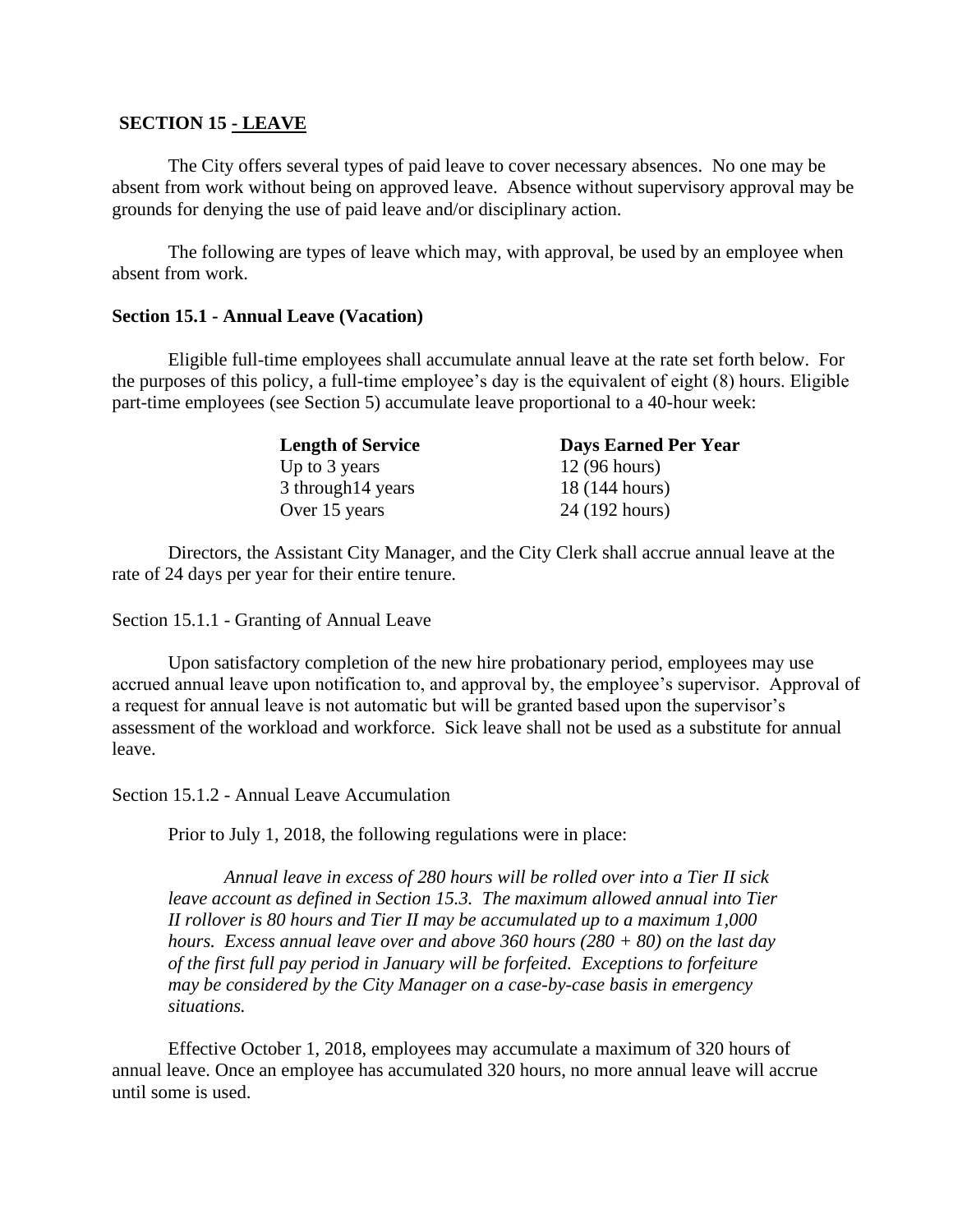## Section 15.1.3 - Annual Leave Planning

Department heads may require that leave requests be prepared in advance for a calendar year. Leave requests submitted for a year are a department guide subject to change and request approvals will be based on maintaining an effective available workforce at all times.

# Section 15.1.4 - Annual Leave Payout at Termination

Upon resignation with proper notice or retirement, a non-probationary employee shall be paid for unused annual leave accumulated to the date of termination. Payment shall be made at the next scheduled pay period or by other payment arrangements mutually agreed upon. Payment will be at the rate of pay effective on the last day the employee worked. Upon the death of an employee, compensation for all unused, accumulated annual leave shall be paid to the employee's direct deposit account, if still open, or to the employee's estate.

Accrued annual leave will not be paid out if an employee is terminated through the disciplinary process or for cause or does not work their notice of resignation period. Please refer to Section 7.2.

## Section 15.1.5 - Special Annual Leave Sell-Back Opportunities

Once in a fiscal year, in September or May, full-time employees may sell back to the City a minimum of eight hours and a maximum of forty (40) hours of accrued annual leave. For fulltime employees, the sell back cannot take the annual leave account balance below 80 hours. Eligibility for a sell back is determined by an employee's account balance at the close of the last full pay period prior to the sell back. Any leave sold back will be deducted from the annual leave account.

Eligible part-time employees may also participate in the sell back of accrued annual leave on a prorated basis based on their scheduled hours, and the benefit shall be prorated. For example, an employee scheduled to work twenty hours (20) per week (50% of full time) will only need a balance of 40 hours annual leave to be eligible for the sell back. The employee may sell back up to 20 hours of annual leave provided the sell back does not take the annual leave balance below 40 hours. The leave sold back will be deducted from the annual leave account.

## **Section 15.2 - Sick Leave and Maryland Earned Sick and Safe Leave**

Eligible employees may use earned sick leave under the following conditions:

- o To care for or treat the employee's mental or physical illness, injury, or condition.
- o To obtain preventative medical care for the employee or the employee's family member.
- o To care for a family member with a mental or physical illness, injury, or condition.
- o For maternity or parental leave; or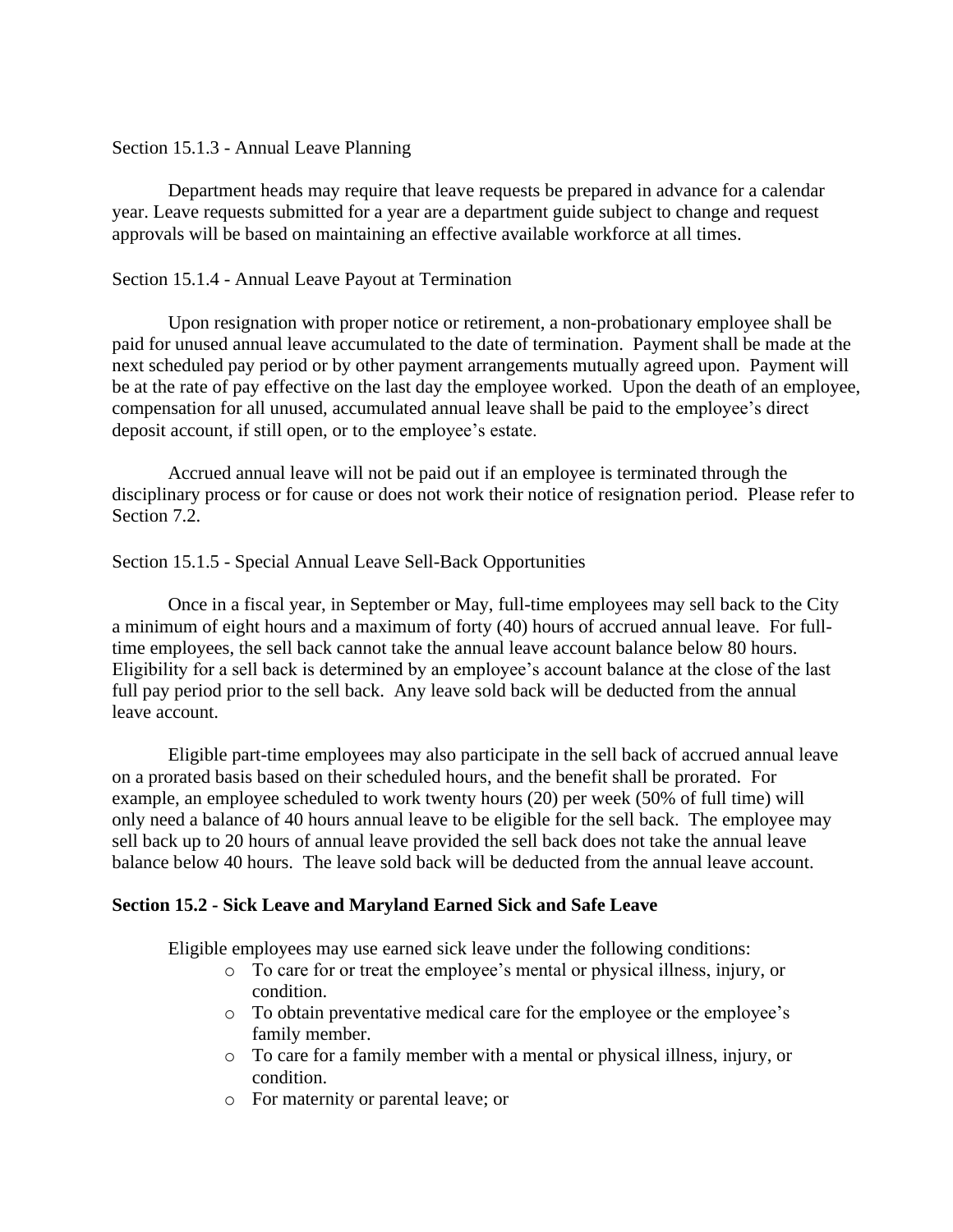o The absence from work is necessary due to domestic violence, sexual assault or stalking committed against the employee or the employee's family member and the leave is being used (1) to obtain medical or mental health attention; (2) to obtain services from a victim services organization; (3) for legal services or proceedings; or  $(4)$  because the employee has temporarily relocated as a result of the domestic violence, sexual assault or stalking.

A family member includes:

- a spouse;
- a biological, adoptive, foster, or step
	- o child,
	- o parent of the employee or employee's spouse,
	- o sibling,
	- o grandparent,
	- o grandchild.
- a child for whom the employee stands in loco parentis, regardless of the child's age; a child for whom the employee has legal or physical custody or guardianship; and
- an individual who acted as a parent or stood in loco parentis to the employee or the employee's spouse when the employee or the employee's spouse was a minor.

Section 15.2.1 - Sick Leave Accrual

Each regular full-time employee shall accrue sick leave at the rate of 4.6 hours per pay period. This is the equivalent of fifteen eight-hour days or 120 hours per year. Part-time employees working 20 or more hours per week on a regular basis accrue leave proportionally to a 40-hour week. Accruals are recorded on the bi-weekly pay stub.

Sick leave will not accrue if an employee is absent on workers compensation status. Sick leave accrual while using Leave Without Pay (LWOP) shall be in accordance with Section 15.5 – Leave Without Pay.

There is no limit to the amount of sick leave that may be accrued. Employees shall not be paid for accumulated unused sick leave at the time of termination of employment, except for those who retire from the City and are eligible under the terms described in Section 15.2.6. If an employee is rehired within 37 weeks of resignation, the City will reinstate up to 64 hours of unused sick leave that was accrued prior to termination of employment.

Section 15.2.2 - Granting and Use of Sick Leave

After 106 calendar days of employment (15 weeks-about 3 and a half months), employees may use up to 20 hours of sick leave if they provide verification that the leave use was appropriate. Upon satisfactory completion of the new hire probationary period, an employee will be credited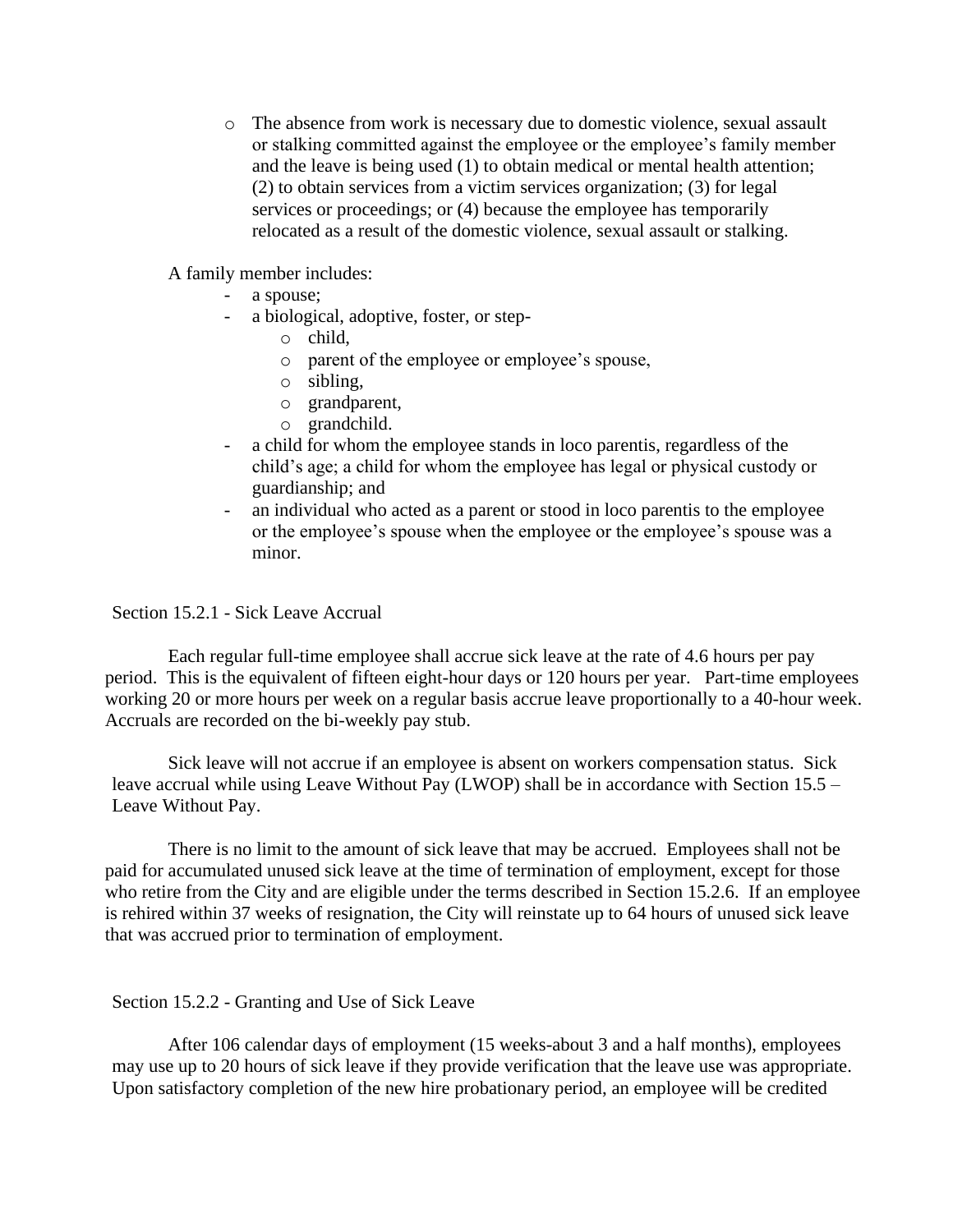with six months of accrued sick leave (minus any leave already used) and may use sick leave according to this policy.

Sick leave may be used in increments of one hour or more.

To be granted sick leave, the employee shall notify their immediate supervisor prior to the leave. If the sick leave is not prearranged, the employee shall notify their supervisor before the scheduled workday begins. This notification procedure shall be followed each day of the medical absence. Notification by an employee's friends or relatives is only acceptable in emergency situations, e.g., employee is hospitalized or incapacitated. Failure to follow these notification procedures may result in denial of paid sick leave and may be grounds for disciplinary action. The requirement for daily notification may be waived at the supervisor's discretion.

Employees may only use sick leave for one of the listed authorized reasons. Employees using earned sick leave for unauthorized purposes or who have demonstrated a pattern of abusing sick leave may be denied the right to use sick leave in the future and will be subject to disciplinary action.

#### Section 15.2.3 – Verification of Valid Use of Sick Leave

If an employee uses sick leave for more than two consecutive scheduled shifts, the employee must provide verification that the leave use was appropriate, and, if the leave was for the employee's own illness, injury, or condition, they must provide verification that they can return to full or modified duty. The physician's certificate shall indicate dates of treatment, dates of necessary absence, and, if not returned to full duty, any work modifications or restrictions based on the employee's job description. Before an employee can work on modified duty, the supervisor shall discuss with the department director and Human Resources any duty modifications requested.

The City may require a physician's certificate each time an employee requests the use of sick leave if the use of sick leave has been abused or the Director questions the validity of the use of sick leave.

A physician's certificate is required from any employee who calls in sick the day before or the day after a holiday or the holiday pay will be forfeited.

An employee may be required to submit to a medical examination at the City's expense to determine fitness for duty when the supervisor believes that the employee's physical or mental condition may render the employee unable to perform the essential duties of the position or endanger the health or safety of self or others.

An employee may be required to submit evidence of need for an absence due to the illness or medical treatment of an immediate family member. Please see Section 15.14 on Family and Medical Leave.

Section 15.2.4 - Donation to Sick Leave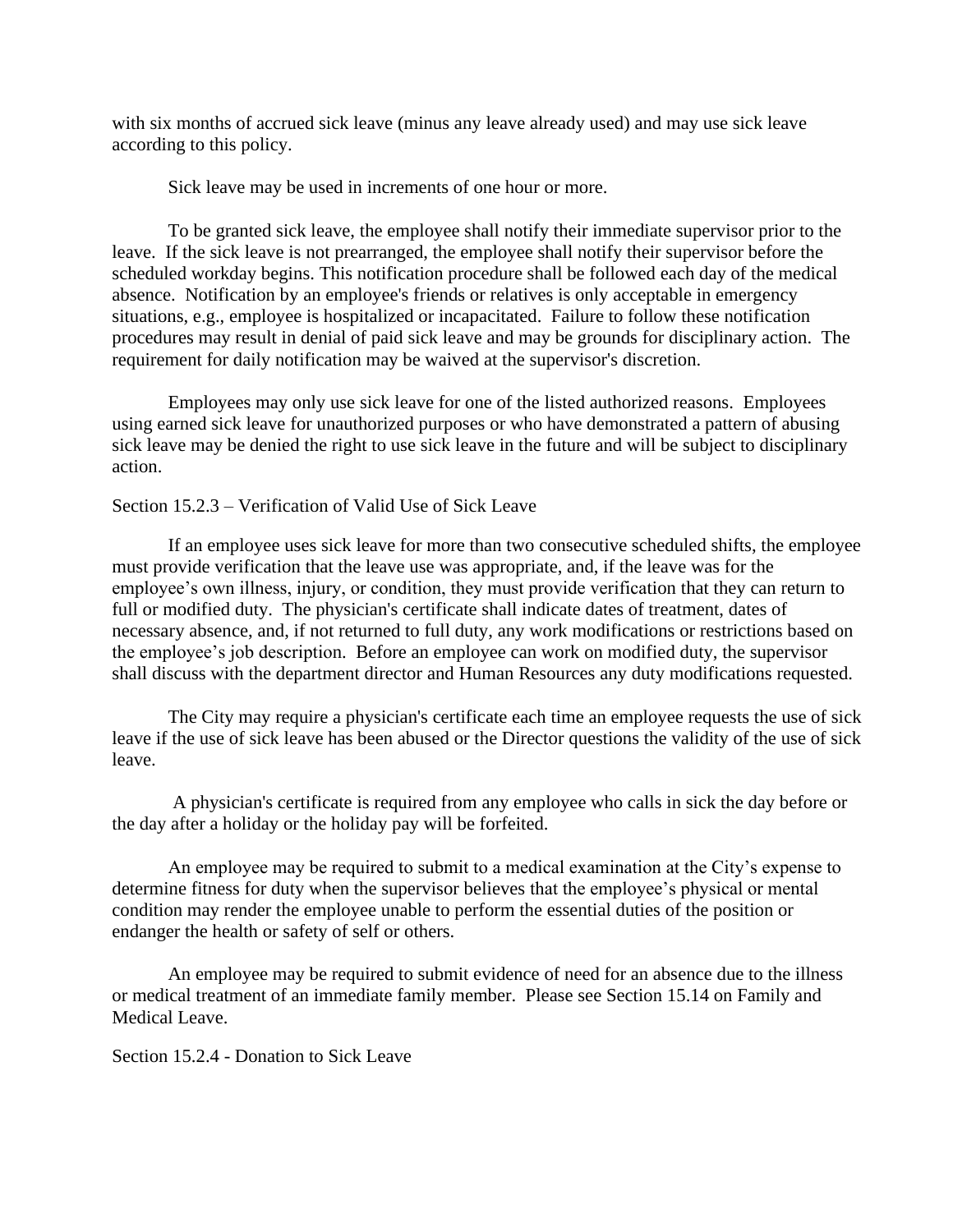A leave donation program is available to give employees the opportunity to support other employees who do not have enough leave to cover an extended illness. A regular employee may donate leave to another employee under the conditions listed below. Probationary (new hire) and temporary employees are ineligible to participate in leave donation.

- a. The recipient employee must have been absent on documented sick leave for more than ten (10) consecutive workdays and have exhausted their own accrued sick and annual leave balances.
- b. The absence must not be compensable from other sources, such as workers compensation or disability insurance.
- c. The recipient employee must request through their department Director or the Human Resources Director that donations be solicited.
- d. Leave may be donated retroactively for an absence that occurred within thirty (30) calendar days prior to the donation date.
- e. Leave donations must be voluntary and will be anonymous to the recipient.
- f. Leave donations may be from the donor's annual or sick leave account but may not leave a donor's combined annual and sick accrual below five hundred and twenty (520) hours.
- g. Leave donations may only cover actual absences up to the end of an approved FMLA leave period. Donations may not be used to establish a balance for future use. Time paid by leave donation does not allow the recipient to accrue additional time. Time paid by leave donation is not considered time worked.
- h. Unused donations will be returned to the donor.
- i. Employees who have given notice of termination of their employment may not donate unused sick leave.

Leave donations for other than an employee's own sick leave absence, or under any other conditions than those listed above, are not permitted.

The need for leave donations may be announced to employees by the Director or designee at the department level, or by the Human Resources Director to all employees, as appropriate. Leave donation forms are available from Human Resources. Completed donation forms must be submitted to the Human Resources Director for confirmation of donor and recipient eligibility.

#### Section 15.2.5 – Sick Leave - Special Sell Back

Annually, in November, full-time employees may sell back to the City up to forty (40) hours of accrued sick leave. For full-time employees, the sell back cannot take the balance of an employee's sick leave account below 260 hours. Eligibility for a sell back is determined by an